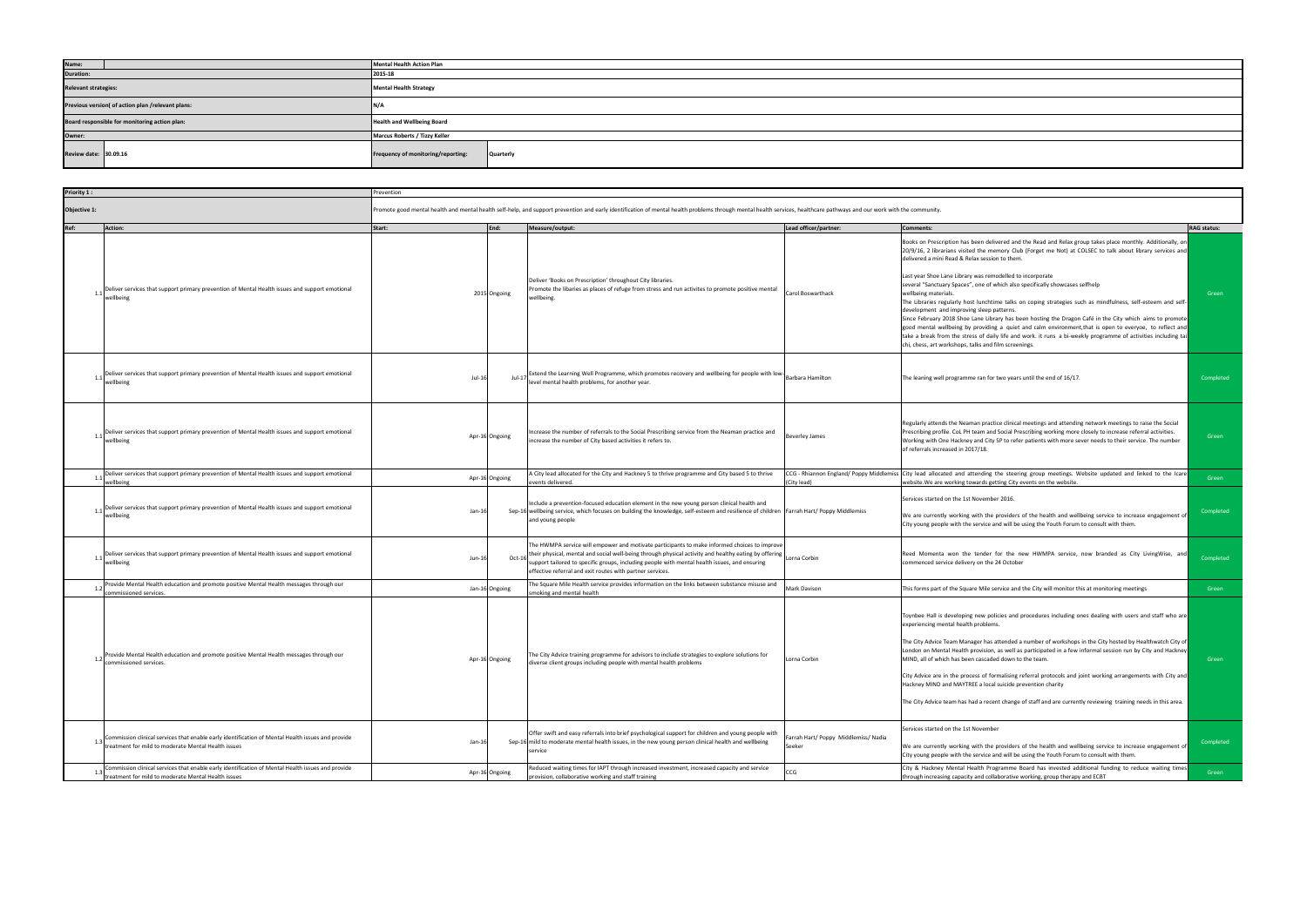|      | Action:                                                                                                                                                                                                       | Start:   | End:           | Measure/output:                                                                                                                                                                                        | Lead officer/partner:        | <b>Comments:</b>                                                                                                                                                                                                                                                                                                                                                                                                                                                                                                                                                                                                                                               | <b>RAG status:</b> |
|------|---------------------------------------------------------------------------------------------------------------------------------------------------------------------------------------------------------------|----------|----------------|--------------------------------------------------------------------------------------------------------------------------------------------------------------------------------------------------------|------------------------------|----------------------------------------------------------------------------------------------------------------------------------------------------------------------------------------------------------------------------------------------------------------------------------------------------------------------------------------------------------------------------------------------------------------------------------------------------------------------------------------------------------------------------------------------------------------------------------------------------------------------------------------------------------------|--------------------|
|      | Commission Mental Health first aid training for frontline corporation staff so they can identify those<br>with mental health issues and signpost them to appropriate services.                                |          | May-16 Ongoing | Number of frontline staff trained in mental health first aid                                                                                                                                           | Farrah Hart/ Tizzy Keller    | Mental Health First Aid (MHFA) training was delivered on the 1 <sup>st</sup> and 2 <sup>nd</sup> December 2016. 13 members of<br>frontline staff in the Corporation, including staff from Tower Bridge, Housing, Community and Children's<br>services and City Police were successfully trained.<br>On the 5th and 6th April 2018 a second course of MHFA training took place at Guildhall. 10 out of 16 places<br>were given free of charge to our commissioned providers including Reed Momenta, WDP, Fusuion and<br>Bluebired. Feedback has been overwhelmingly positive and we are looking into running a course in a similar<br>format in the near future | Green              |
|      | Provide training to increase knowledge of children and young people's emotional health, self-harm and<br>suicide risk awareness amongst practitioners across a range of settings, in particular school nurses | May-16   |                | Mental health first aid training to be provided for front line staff and partners who work with<br>Sep-17<br>children.                                                                                 | Tizzy Keller/ Jeanne Barnard | A course of Youth MHFA is being organised jointly between the Public Health  and Education teams. This<br>course will take place in the summer term.                                                                                                                                                                                                                                                                                                                                                                                                                                                                                                           | Amber              |
| 1.6  | Provide extra support to children and unborn children in families where the adults have mental health<br>or substance abuse issues.                                                                           |          | Jan-16 Ongoing | Audit and evaluate the use of the 'Think Family' approach to meet the needs of children living in<br>households with adults with additional needs.                                                     | Rachel Green/ Jo Hendersen   | In the last evaluation in 2016 the Think Family approach was found to be working well.<br>A formal review of the approach is due to take place in 2018.                                                                                                                                                                                                                                                                                                                                                                                                                                                                                                        | Green              |
| 1.7  | Identify and provide additional mental health support for our most vulnerable children and young<br>people with social care needs and children in care                                                        | May-15   |                | Mental Health Needs Assessment; 0-5 Needs Assessment; 5-19 Needs Assessment; Substance<br>Jul-16<br>Misuse Needs Assessment                                                                            | Poppy Middlemiss             | Mental Health Needs Assessment; 0-5 Needs Assessment; Substance Misuse Needs Assessment; 5-19 Needs<br>Assessment are complete. The substance misuse needs assessment is due to be updated in 2018                                                                                                                                                                                                                                                                                                                                                                                                                                                             | Completed          |
|      | Identify and provide additional mental health support for our most vulnerable children and young<br>people with social care needs and children in care                                                        | Apr-16   |                | Aug-16 Commission an enhanced CAMHS service for looked after children.                                                                                                                                 | Prachi Ranade                | Contract for an enhance CAMHS service in place.                                                                                                                                                                                                                                                                                                                                                                                                                                                                                                                                                                                                                | Completed          |
|      | 1.8 Deliver additional mental health support to vulnerable new and expectant mothers.                                                                                                                         | Jan-16   |                | Commission an enhanced health visiting service with a specification to assess and identify<br>Apr-16<br>maternal mental health concerns and offer subsequent support.                                  | Farrah Hart/ Nicole Klynman  | The new health visitor service (provided by the Homerton Hospital) is commissioned by the London Borough<br>of Hackney and the contract started on 1st July 2016.                                                                                                                                                                                                                                                                                                                                                                                                                                                                                              | Completed          |
|      |                                                                                                                                                                                                               |          | Jan-16 Ongoing | Carers' Strategy and Action Plan developed and monitored by the Adult Wellbeing partnership.                                                                                                           | lan Tweedie                  | The renewal of the carers strategy is on this year's commissioning work plan. Will be commissioning an<br>organisation to come in and review and draft new one.                                                                                                                                                                                                                                                                                                                                                                                                                                                                                                | Green              |
|      | Implement the Carers' Strategy to improve support services and mitigate the risk that a caring role may<br>lead to mental ill health.                                                                         | $Jun-16$ |                | Include a City Carers Service in the new Reach Out Network to provide help, advice and support for Emma Goulding<br>Sep-16<br>Adult Carers.                                                            |                              | The tender process for the Reach out Network is completed. Carers Network Westminster won the tender for<br>the City Carers service which commenced mid-September. The service includes two monthly carers groups, a<br>weekly 'listening ear' service over the phone, Skype or email and a monthly 1:1 drop in service and<br>development of peer networks.                                                                                                                                                                                                                                                                                                   | Completed          |
| 1.10 | Identify and support young carers to promote and safeguard their welfare, mitigate the risk that a<br>caring role may lead to mental ill health.                                                              | Jun-16   |                | Sep-17 Refresh the Young Carer's Strategy.                                                                                                                                                             | Chris Pelham                 | The renewal of the Young Carers Strategy is, along with the adult carers strategy, on this year's<br>commissioning work plan. Will be commissioning an organisation to come in and review and draft new one.                                                                                                                                                                                                                                                                                                                                                                                                                                                   | Amber              |
| 1.11 | Integrate care pathways so that the mental health needs of people with long-term physical health<br>issues are identified and met.                                                                            | May-16   |                | May-17 Depression screening is included in the diabetes template in primary care.                                                                                                                      | CCG                          | Done                                                                                                                                                                                                                                                                                                                                                                                                                                                                                                                                                                                                                                                           | Completed          |
| 1.11 | Integrate care pathways so that the mental health needs of people with long-term physical health<br>issues are identified and met.                                                                            | May-16   |                | May-17 Include a 5 to Thrive wellbeing reminder in Recovery Care Plans                                                                                                                                 | CCG-Rhiannon England         | Done                                                                                                                                                                                                                                                                                                                                                                                                                                                                                                                                                                                                                                                           | Completed          |
| 1.11 | Integrate care pathways so that the mental health needs of people with long-term physical health<br>issues are identified and met.                                                                            | May-16   |                | May-17 A Mental Health check is included in young people's health checks in Primary care.                                                                                                              | CCG                          | There are MH questions on the EMIS YP health check template for clinicians to use if appropriate including<br>links to WEMWBS and the MH resources leaflet for YP                                                                                                                                                                                                                                                                                                                                                                                                                                                                                              | Completed          |
|      | 1.12 Develop and deliver an action plan to address social isolation and promote community cohesion to help<br>prevent mental health issues from developing                                                    |          | Jan-16 Ongoing | Social isolation strategy and action plan developed and implemented.                                                                                                                                   | Adam Johnstone               | The Social Isolation Strategy and action plan has been developed and is being implemented.                                                                                                                                                                                                                                                                                                                                                                                                                                                                                                                                                                     | Green              |
| 1.12 | Develop and deliver an action plan to address social isolation and promote community cohesion to help<br>event mental health issues from developing                                                           | Apr-16   |                | Jul-16 Extend the City's befriending scheme to include people with low level mental health needs.                                                                                                      | Prachi Ranade                | The befriending service commenced on July 4th. Official launch took place on 27th September 2016 attended<br>by over sixty people. The number of people accessing the service has been increasing since it's relaunch                                                                                                                                                                                                                                                                                                                                                                                                                                          | Green              |
| 1.12 | Develop and deliver an action plan to address social isolation and promote community cohesion to help<br>prevent mental health issues from developing                                                         | Jun-16   |                | Include a Wellbeing and Independence Service in the new Reach Out network which will<br>Sep-16 encourage and support people to actively participate in their community to prevent social<br>isolation. | Lorna Corbin                 | The tender process for the Reach out Network is completed. Toynbee Hall won the tender for the City<br>Wellbeing service which commenced mid-September. The service includes one to one support from the<br>Outreach worker and monthly 'coffee mornings'                                                                                                                                                                                                                                                                                                                                                                                                      | Completed          |
| 1.12 | Develop and deliver an action plan to address social isolation and promote community cohesion to help<br>prevent mental health issues from developing                                                         | $Jan-16$ |                | Jan-17 Provide a 'Little Explorers' program for mothers with young children at risk of social isolation.                                                                                               | Theresa Shortland            | Little Explorers programme took place in 16/17.                                                                                                                                                                                                                                                                                                                                                                                                                                                                                                                                                                                                                | Completed          |
|      | 1.13 Improve diagnosis rates for dementia                                                                                                                                                                     |          | Apr-16 Ongoing | CCG working with GP practices to promote early identification and improved coding practices for<br>dementia.                                                                                           |                              | New GP Dementia Lead and a newly appointed MH facilitator are working with practices to improve coding<br>and improve diagnosis rates for practices with potential to improve diagnosis rates                                                                                                                                                                                                                                                                                                                                                                                                                                                                  | Green              |
|      | 1.14 Ensure that advice and support is available to those diagnosed with dementia and their carers.                                                                                                           | Jun-16   |                | The new Reach out network to include a City Memory group to provide group and peer support for Lorna Corbin<br>Sep-16<br>people diagnosed with dementia, their families and carers.                    |                              | The tender process for the Reach out Network is completed. Toynbee Hall, subcontracting to Forget Me Not,<br>won the tender for the City Memory Group which commenced mid-July. The service includes weekly group<br>sessions and is actively working with the City Befriending service to provide befrienders to group members<br>who need extra support.                                                                                                                                                                                                                                                                                                     | Completed          |
|      | 1.14 Ensure that advice and support is available to those diagnosed with dementia and their carers.                                                                                                           | Jun-16   |                | Jul-16 Establish a new integrated Dementia Care Pathway with input from all key stakeholders.                                                                                                          | CCG/Ian Tweedie              | The new dementia care pathway is in place. Pathway currently being updated                                                                                                                                                                                                                                                                                                                                                                                                                                                                                                                                                                                     | Completed          |
|      | 1.14 Ensure that advice and support is available to those diagnosed with dementia and their carers.                                                                                                           | Jul-16   |                | Provide those diagnosed with dementia with advanced care plans and crisis plans as part of the<br>Mar-17<br>new Dementia Care Pathway.                                                                 | CCG/ Ian Tweedie             | Work is underway in the Care planning work stream in Phase 2 of the dementia alliance are working towards<br>agreement to use Coordinate my care to create care plans for people diagnosed with dementia. These care<br>plans will include crisis and advanced care plans where possible. Phase 2 is now complete and admin capacity<br>has been secured by the dementia alliance to go through all those diagnosed with dementia to ensure thay<br>have a Coordinate my Care plan in place. Governance protocols are now in place.                                                                                                                            | green              |
|      | 1.14 Ensure that advice and support is available to those diagnosed with dementia and their carers.                                                                                                           | Jul-16   |                | All carers offered an assessment of their needs and receive carers support package as part of new<br>Mar-17<br>integrated Dementia Care Pathway.                                                       | CCG/ Ian Tweedie             | The new phase of the dementia alliance will focus on plans to map out support available to carers and identify<br>gaps in service provision. We are working with the Local Authority to obtain data on % of Carers for people<br>with dementia on their carers register. With phase 2 now complete this is informing phase 3 and plans for a<br>Dementia hub                                                                                                                                                                                                                                                                                                   | Amber              |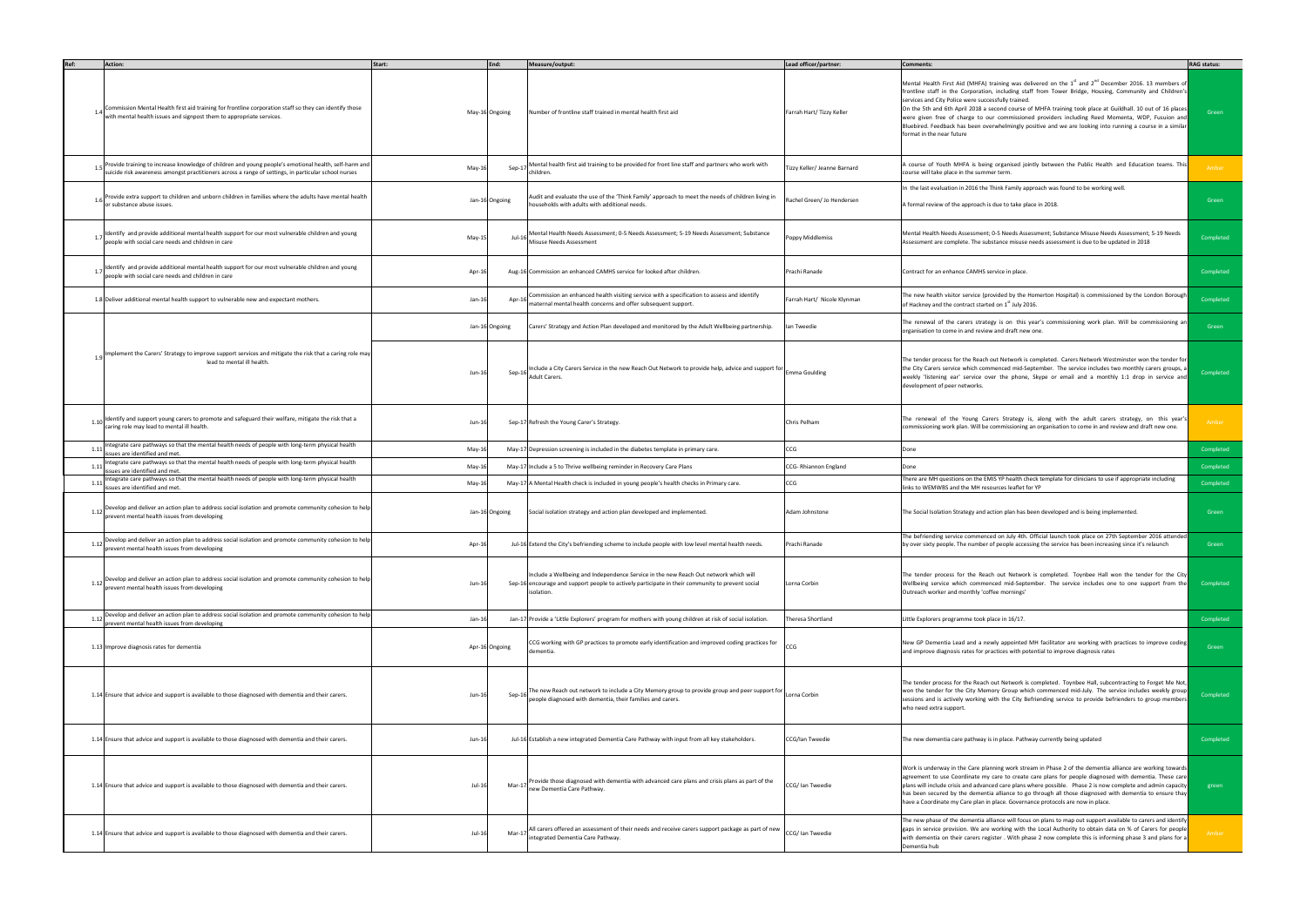| Ref: | Action:                                                                                                                                                                                                                                                      | Start:   | End:           | Measure/output:                                                                                                                                                                                                     | Lead officer/partner:       | Comments:                                                                                                                                                                                                                                                                                                                                                                                                                                                                                                                                                                                                                                                                                                                                                                                                                                                                                                                                                                                                                                                                                 | <b>RAG status:</b> |
|------|--------------------------------------------------------------------------------------------------------------------------------------------------------------------------------------------------------------------------------------------------------------|----------|----------------|---------------------------------------------------------------------------------------------------------------------------------------------------------------------------------------------------------------------|-----------------------------|-------------------------------------------------------------------------------------------------------------------------------------------------------------------------------------------------------------------------------------------------------------------------------------------------------------------------------------------------------------------------------------------------------------------------------------------------------------------------------------------------------------------------------------------------------------------------------------------------------------------------------------------------------------------------------------------------------------------------------------------------------------------------------------------------------------------------------------------------------------------------------------------------------------------------------------------------------------------------------------------------------------------------------------------------------------------------------------------|--------------------|
|      | Protect, and where possible enhance, the acoustic environment in suitable parts of the City to mitigate<br>1.15 against the Mental Health effects of noise and contribute to an improvement in mental well-being of<br>City residents, workers and visitors. |          | Jan-17 Ongoing | dentification of open spaces in the City that would benefit from further protection or                                                                                                                              | Rachel Sambells             | The Noise Strategy Action Plan has commenced with the first stage of evidence gathering. A 'sounds of the                                                                                                                                                                                                                                                                                                                                                                                                                                                                                                                                                                                                                                                                                                                                                                                                                                                                                                                                                                                 |                    |
|      | Protect, and where possible enhance, the acoustic environment in suitable parts of the City to mitigate<br>1.15 against the Mental Health effects of noise and contribute to an improvement in mental well-being of<br>City residents, workers and visitors. |          |                | enhancement of the acoustic environment.                                                                                                                                                                            | <b>Rachel Sambells</b>      | The Noise Strategy Action Plan has commenced with the first stage of evidence gathering. A 'sounds of the                                                                                                                                                                                                                                                                                                                                                                                                                                                                                                                                                                                                                                                                                                                                                                                                                                                                                                                                                                                 | Green              |
|      | Protect, and where possible enhance, the acoustic environment in suitable parts of the City to mitigate<br>1.15 against the Mental Health effects of noise and contribute to an improvement in mental well-being of<br>City residents, workers and visitors. |          | Jan-17 Ongoing | nitiatives and policies are in place to protect areas of tranquillity which are relatively undisturbed<br>by noise and are prized for their recreational value.                                                     | <b>Rachel Sambells</b>      | The Noise Strategy Action Plan has commenced with the first stage of evidence gathering. A 'sounds of the                                                                                                                                                                                                                                                                                                                                                                                                                                                                                                                                                                                                                                                                                                                                                                                                                                                                                                                                                                                 |                    |
|      | Protect, and where possible enhance, the acoustic environment in suitable parts of the City to mitigate<br>1.15 against the Mental Health effects of noise and contribute to an improvement in mental well-being of<br>City residents, workers and visitors. |          | Jan-17 Ongoing | Encourage developers, architects and planners to consider a variety of soundscape initiatives<br>(including tranquillity) in the design of new developments.                                                        | Rachel Sambells             | The Noise Strategy Action Plan has commenced with the first stage of evidence gathering. A 'sounds of the                                                                                                                                                                                                                                                                                                                                                                                                                                                                                                                                                                                                                                                                                                                                                                                                                                                                                                                                                                                 |                    |
| 1.16 | Improve the identification and treatment of mental health issues amongst rough sleepers through<br>outreach services and on-street assessments.                                                                                                              | $Jan-16$ | Apr-16         | Complete an evaluation of the EASL service to determine what further action is required to help<br>rough sleepers with mild mental health needs into accommodation.                                                 | Will Norman                 | The initial evaluation completed in April 2016.<br>EASL are currently working to a new, interim spec pending by the completion othe health and homelessness<br>scoping work (see action below). This will expire in May when the service will be reviewed                                                                                                                                                                                                                                                                                                                                                                                                                                                                                                                                                                                                                                                                                                                                                                                                                                 | Green              |
|      | 1.16 Improve the identification and treatment of mental health issues amongst rough sleepers through<br>outreach services and on-street assessments.                                                                                                         | Apr-1    |                | Jun-18 Complete an assessment of the Mental Health needs of rough sleepers in the City.                                                                                                                             | Will Norman/ Simon Cribbens | This piece of work has begun and will be completed at the end of June 2018. The commissioned provider who<br>will be undertaking it will liase with EASL and ELFT.                                                                                                                                                                                                                                                                                                                                                                                                                                                                                                                                                                                                                                                                                                                                                                                                                                                                                                                        | Green              |
|      | 1.17 Support the business community by providing tools and training to mitigate the impact of stress and<br>anxiety at work reduce mental health issues amongst City Workers.                                                                                |          | Jan-16 Ongoing | Information relevant to Mental Health and suicide on the Business Healthy resource pages                                                                                                                            | Nicole Klynman/ Xenia Koumi | Business Healthy has put lots of evidence on the website, weekly newsletters with lots of supportive<br>information.<br>"Business Healthy launced a mental health awareness and suicide prevention campaign, "Release the Pressure<br>in summer 2017. It is ongoing and is aimed at those working, living in and visiting the Square Mile,<br>encouraging people to recognise day-to-day stresses that could trigger poor mental health and to seek help<br>for them. By advertising in high-footfall areas in the City, including location-specific digital adverts, press<br>coverage and engaging with employers, the campaign has seen much engagement and was seen 30 million<br>times across its first four weeks, with a tenfold increase in views of the list of mental health support services<br>on the CoLC's website.<br>The Dragon Café in the City's 6 month pilot launched in February 2018. It provides a calm and welcoming<br>space for city workers and residents to take time out and hosts free activities to help visitors de-stress and<br>build mental resilience | Green              |
|      | 1.17 Support the business community by providing tools and training to mitigate the impact of stress and<br>anxiety at work reduce mental health issues amongst City Workers.                                                                                |          | Feb-16 ongoing | City of London Corporation to run the This is Me campaign                                                                                                                                                           | <b>Justin Tyas</b>          | To celebrate World Mental Health Day, CityWell launched a video-based mental health campaign at the<br>Celebrating Our People Awards in October 2016. The 'This is Me' campaign is part of a larger City-wide<br>movement involving 70 organisations across the City, working in partnership with the Lord Mayor's Appeal.<br>Other businesses taking part include Barclays, PwC, BNY Mellon and the Bank of England.<br>The City of London Corporation will be running the This is Me campaign again and this will be launched at the<br>Mental health and Wellbeing seminar at GUildhall in May 2018.                                                                                                                                                                                                                                                                                                                                                                                                                                                                                   | Green              |
| 1.17 | Support the business community by providing tools and training to mitigate the impact of stress and<br>anxiety at work reduce mental health issues amongst City Workers.                                                                                     |          | May-16 ongoing | Hold a suicide prevention educational event for the business community with CMHA.                                                                                                                                   | Xenia Koumi/ Nicole Klynman | Business Healthy together with the Samaritans hold suicide prevention awareness trainng sessions 4 times a                                                                                                                                                                                                                                                                                                                                                                                                                                                                                                                                                                                                                                                                                                                                                                                                                                                                                                                                                                                | Green              |
|      | iupport the business community by providing tools and training to mitigate the impact of stress and<br>anxiety at work reduce mental health issues amongst City Workers.                                                                                     |          | Mar-16 Ongoing | Identify and appraise options for providing non-NHS health services for City workers within the<br>Square Mile, including mental health, particularly for lower-paid City workers.                                  | Xenia Koumi/ Simon Cribbens | A mental health centre for City workers and residents is being explored, which would offer a range of clinical<br>interventions at low cost to those on lower incomes. Premises have been identified and funding is currently<br>being secured. Support is in place from key stakeholders, including Members, and a programme of work has<br>been outlined. The timeline has not been confirmed but we are currently hoping for a 2019 opening.                                                                                                                                                                                                                                                                                                                                                                                                                                                                                                                                                                                                                                           | Green              |
| 1.17 | Support the business community by providing tools and training to mitigate the impact of stress and<br>anxiety at work reduce mental health issues amongst City Workers.                                                                                     |          | Jul-16 Ongoing | Learning Well programme working with Business Healthy to engage City workers.<br>Run the release the pressure campaign.                                                                                             | Barbara Hamilton            | The learning well programe ran for 2 years.<br>The release the pressure campaign was run in summer 2017.                                                                                                                                                                                                                                                                                                                                                                                                                                                                                                                                                                                                                                                                                                                                                                                                                                                                                                                                                                                  | Green              |
|      | 1.18 Increase access to Individual Placement Support (IPS) for SMI in secondary care services by 25%                                                                                                                                                         | Apr-1    |                | Apr-17 Increased access to Individual Placement Support (IPS) for SMI in secondary care services by 25% CCG & Devolution Partners                                                                                   |                             | This work stream will be covered under the Prevention workstream of the integrated care programme. The<br>CCG are currently working with LBH and CoL to establish the baseline and the action plan for this workstream.<br>We were not eligible for Waive 1 funding so we are waiting for Waive 2 funding to commence. On hold at<br>present.                                                                                                                                                                                                                                                                                                                                                                                                                                                                                                                                                                                                                                                                                                                                             | Amber              |
|      | 1.19 Reduce rates of detention under the MH act                                                                                                                                                                                                              |          | Apr-16 Ongoing | Rates of detention are reduced for those with SMI, psychotic disorders, BME groups and those in<br>crisis                                                                                                           |                             | Through expansion of our EIP programme to those with psychotic disorders, working with the statutory sector<br>and VSO to ensure better reach into BME communities who are disproportionally represented in detentions<br>and our community based crisis interventions aimed at de-escalating a crisis to avoid admissions or<br>detentions. Through the street triage pilot in the City we are seeing a large reduction in those detained under<br>the MH health act. ELFT have completed an analysis of the issues.                                                                                                                                                                                                                                                                                                                                                                                                                                                                                                                                                                     | Green              |
| 1.2C | Physical health screening and interventions for those with SMI                                                                                                                                                                                               | Apr-16   |                | 60% of those on GP SMI register have screening and NHS Health Checks, as well as interventions<br>Apr-19 for physical activity, obesity, diabetes, heart disease, cancer and access to 'stop smoking' services) CCG |                             | We have created a mental health dashboard, which monitors SMI physical health checks in primary care for<br>against an SMI register and have also invested in more comprehensive GP physical health checks which go<br>beyond the QOF requirements. 30% target has now been replaced by a 2018-19 60% target. This will be<br>supported by 2018-19 GP performance incentives and the employment of 2 HCAs.                                                                                                                                                                                                                                                                                                                                                                                                                                                                                                                                                                                                                                                                                | Green              |

|                     | <b>Priority 2</b>                                                                                                                      | Personalisation |                                                                                                                                                   |                                                                                                                                            |                             |                                                                                                                                                                                                                                                         |                    |  |  |  |
|---------------------|----------------------------------------------------------------------------------------------------------------------------------------|-----------------|---------------------------------------------------------------------------------------------------------------------------------------------------|--------------------------------------------------------------------------------------------------------------------------------------------|-----------------------------|---------------------------------------------------------------------------------------------------------------------------------------------------------------------------------------------------------------------------------------------------------|--------------------|--|--|--|
| <b>Objective 2:</b> |                                                                                                                                        |                 | Design and deliver services that are tailored to meet individual needs and offer people the greatest possible choice and control over their lives |                                                                                                                                            |                             |                                                                                                                                                                                                                                                         |                    |  |  |  |
|                     | Action:                                                                                                                                |                 |                                                                                                                                                   | Measure/outcome:                                                                                                                           | Lead officer/partner:       | Comments:                                                                                                                                                                                                                                               | <b>RAG status:</b> |  |  |  |
|                     | Design and deliver services that improve the experience of those with specific cultural needs, to ensure<br>lequal access to services. |                 | Jun-16 Ongoing                                                                                                                                    | Provide the opportunity for service users to feedback on Mental Health services and recommend<br>Thow they can better cater to their needs | CoL Public Health Team/ CCG | Mental Health Programme Board is liaising with PPI groups on specific issues to gain feedback on how to<br>improve services. In 2018-19 CCG plans to commission a co-design group with people with lived experience to<br>support the work of the MHCC. | Green              |  |  |  |
|                     | Design and deliver services that improve the experience of those with specific cultural needs, to ensure<br>equal access to services.  | Apr-1           |                                                                                                                                                   | Provide a programme of community psychology providing outreach and education to BME<br>communities                                         | CCG/ ELFT                   | The psychological therapies alliance piloted the Tree of Life within the BME population and Bikur Cholim<br>piloted OCD and Derman piloted group therapy with the Turkish and Kurdisk communities.                                                      | Completed          |  |  |  |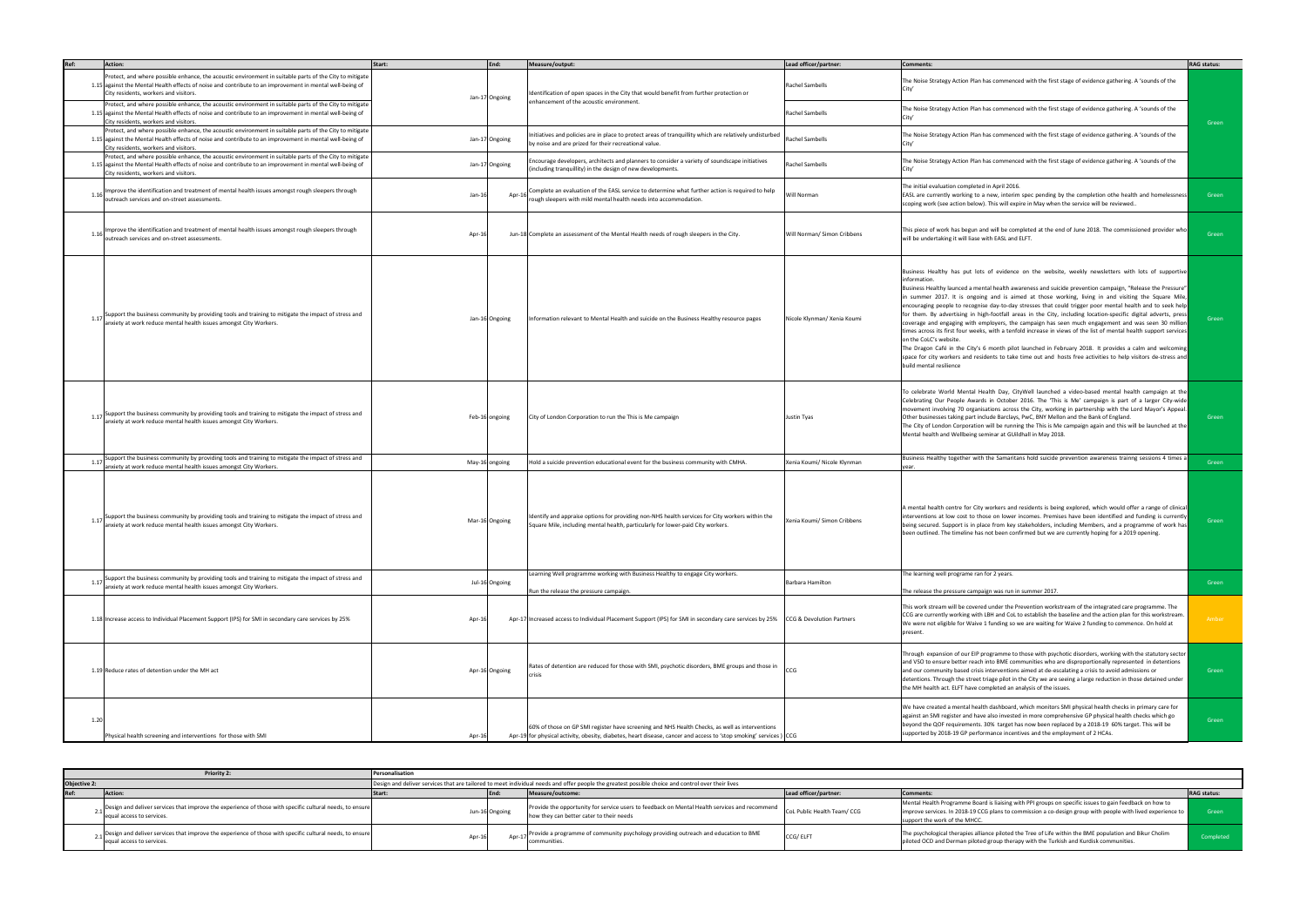| Ref:                       | Action:                                                                                                                                                              | Start:                                                          | End:           | Measure/output:                                                                                                                                                                                                                         | Lead officer/partner:   | <b>Comments:</b>                                                                                                                                                                                                                                                                                                                                                                                                       | <b>RAG status:</b> |
|----------------------------|----------------------------------------------------------------------------------------------------------------------------------------------------------------------|-----------------------------------------------------------------|----------------|-----------------------------------------------------------------------------------------------------------------------------------------------------------------------------------------------------------------------------------------|-------------------------|------------------------------------------------------------------------------------------------------------------------------------------------------------------------------------------------------------------------------------------------------------------------------------------------------------------------------------------------------------------------------------------------------------------------|--------------------|
|                            | 2.2 Invest in mental health care in the community.                                                                                                                   |                                                                 | Apr-16 Ongoing | Statutory sectors delivering care in more accessible, less stigmatised community based locations                                                                                                                                        | CCG                     | Crisis Café opened in 2016. More secondary care patients being seen in primary care locations through EPC                                                                                                                                                                                                                                                                                                              | Green              |
|                            | 2.2 Invest in mental health care in the community.                                                                                                                   |                                                                 | Apr-16 Ongoing | Community groups are adequately represented in local commissioning and service design                                                                                                                                                   | CCG                     | City and Hackney CCG Innovation fund support a community psychology model for Emotional health and well-<br>being                                                                                                                                                                                                                                                                                                      | Green              |
|                            | 2.2 Invest in mental health care in the community.                                                                                                                   | Apr-16                                                          |                | Apr-17 Employment of a community based specialist team for children and young people.                                                                                                                                                   | CCG                     | Community team in place                                                                                                                                                                                                                                                                                                                                                                                                | Completed          |
|                            | 2.2 Invest in mental health care in the community.                                                                                                                   |                                                                 | Apr-16 Ongoing | Community based staff to recognise the signs of psychosis to enable swifter referrals                                                                                                                                                   | CCG/GP                  | City and Hackney CCG Innovation fund support a community psychology model for Emotional health and well-                                                                                                                                                                                                                                                                                                               | Green              |
|                            | 2.2 Invest in mental health care in the community.                                                                                                                   | Jan-16                                                          | Sep-16         | Provide First Steps sessions, which offer support for young people and their families experiencing<br>emotional difficulties, in the community                                                                                          | Theresa Shortland       | The first steps programme is run at SJC children's centre. We are currently reviewing the programme as the<br>contract has come to an end. As one of the commissioned services, they will be part of the wider children's<br>centre review currently taking place                                                                                                                                                      | Completed          |
|                            | Offer mental health support on GP practice premises where possible and transfer the case<br>management of some patients with mental health problems to primary care. | Apr-1                                                           |                | Increase the patient cohort for the Enhanced Primary Care mental health service to include a<br>Apr-17 higher % of mood disorders, PD and older adults and increase staff capacity and range of skills to CCG<br>support this.          |                         | Already being done                                                                                                                                                                                                                                                                                                                                                                                                     | Completed          |
|                            | Offer mental health support on GP practice premises where possible and transfer the case<br>management of some patients with mental health problems to primary care. | Apr-1                                                           |                | Apr-17 The transfers from secondary care to primary care increased to meet the target of 50 per month.                                                                                                                                  | CCG                     | Currently achieving approximately 40 a month                                                                                                                                                                                                                                                                                                                                                                           | Amber              |
|                            | 2.4 Increase the capacity of psychological therapy assessment and treatment services.                                                                                | Apr-1                                                           | Apr-17         | Reduce the waiting times for IAPT through increased investment, increased capacity and service<br>provision, collaborative working and staff training.                                                                                  |                         | NHSE waiting times standards have been met.                                                                                                                                                                                                                                                                                                                                                                            | Green              |
|                            | 2.5 Offer an extended range of Mental Health services                                                                                                                |                                                                 | Apr-16 Ongoing | The CCG to Increase the range of MH interventions available for Children and Young People, those<br>with Dementia, Perinatal MH disorders, BME, Veterans, Homeless and those in crises.                                                 | CCG                     | Various work streams currently on going to address these areas funded by recurrent, non --recurrent and<br>nnovation funds                                                                                                                                                                                                                                                                                             | Green              |
|                            | 2.6 Improve the physical health of those with enduring mental health issues.                                                                                         | $Jun-16$                                                        |                | Include a community health engagement service as part of the weight management and exercise<br>Sep-16 on referral service which directs those with mental health needs towards sport and leisure<br>opportunities at fusion /libraries. | Lorna Corbin            | Reed Momenta won the tender for the new HWMPA service, now branded as City LivingWise, and<br>commenced service delivery on the 24 October                                                                                                                                                                                                                                                                             | Completed          |
|                            | 2.6 Improve the physical health of those with enduring mental health issues.                                                                                         |                                                                 | Apr-16 Ongoing | Refer people with low level mental health needs to physical activity services through the social<br>prescribing service.                                                                                                                | <b>Beverley James</b>   | Working to increase referrals from City residents. • CoL PH team and Social Prescribing working more closely<br>to increase referral activities. The referrals increased between the end of 2016//17 and 2017/18.                                                                                                                                                                                                      | Green              |
|                            | Provide vulnerable patients with enhanced care plans to help manage their needs and ensure that the<br>care they receive is integrated.                              | Apr-1                                                           | Apr-17         | Development of care plans in primary care for complex patients to improve integrated service<br>provision for these patients                                                                                                            | CCG                     | Shared care plans are inplace for all frail/complex patients with Dementia. We are improving the range of<br>organisations inputtng into the plans. It have been decided not to extend care plans to patients with less<br>frailty as they will not be seen regularly enough to ensure plans are updated and this could cause a clinical                                                                               | Green              |
|                            | Provide vulnerable patients with enhanced care plans to help manage their needs and ensure that the<br>care they receive is integrated.                              |                                                                 |                | Jul-16 Establish a new integrated Dementia Care Pathway with input from all key stakeholders.                                                                                                                                           | CCG/ Ian Tweedie        | The integrated dementia care pathway is in place but being updated currently                                                                                                                                                                                                                                                                                                                                           | Green              |
|                            | Provide vulnerable patients with enhanced care plans to help manage their needs and ensure that the<br>care they receive is integrated.                              | Jan-1                                                           | Jan-1          | A Care ACT COMPLIANT Care Programme Approach (CPA) is being developed in ELFT and the City<br>sits on the Development Board                                                                                                             | lan Tweedie             | The new CPA process is in place and embedded on Rio                                                                                                                                                                                                                                                                                                                                                                    | Green              |
|                            | Provide vulnerable patients with enhanced care plans to help manage their needs and ensure that the<br>care they receive is integrated.                              | Jan-1                                                           | Jan-1          | Establish a multi agency Hoarding and Self-neglect Panel with partners from Environmental<br>Health, Public Health, Housing, CCG, Legal, LFB, COL Police and ASC                                                                        | lan Tweedie             | Panel has met monthly since Jan 16, 6 cases have been presented and progressed through a multi-disciplinary<br>protection plan - will be an ongoing meeting - therefore action is complete.                                                                                                                                                                                                                            | Completed          |
|                            | Research and assess the need for MH services and support for victims and perpetrators of domestic<br>violence and abuse, and their children                          | $Jul-16$                                                        | Dec-1          | Include questions on MH in assessments of victims and perpetrators of domestic abuse and their<br>children, and refer them on to appropriate care                                                                                       | Robin Newman            | This action is complete. We either refer to CAMHS or the Positive Change Programme                                                                                                                                                                                                                                                                                                                                     | Completed          |
|                            | Research and assess the need for MH services and support for victims and perpetrators of domestic<br>violence and abuse, and their children                          | Jan-16                                                          | Jan-1          | Explore options to offer a non-clinical alternative to CAMHS as first step support for children and<br>young people affected by domestic violence and abuse                                                                             | Rachel Green            | DV specialist social worker in post                                                                                                                                                                                                                                                                                                                                                                                    | Completed          |
|                            | Create a "dementia-friendly" City of London, so that people with dementia are well supported by the<br>wider community.                                              | $Jan-15$                                                        |                | Jan-16 Achieve the Dementia friendly City status                                                                                                                                                                                        | lan Tweedie             | Dementia Friendly Status achieved                                                                                                                                                                                                                                                                                                                                                                                      | Completed          |
|                            | 2.9 Create a "dementia-friendly" City of London, so that people with dementia are well supported by the<br>wider community.                                          |                                                                 | Apr-16 Ongoing | Raise awareness amongst residents and workers regarding the needs of people living with<br>Dementia and how they should be supported                                                                                                    | lan Tweedie             | This work is on-going through the ASC service all workers have Dementia training and awareness raising as a<br>key objective of their appraisals. All commissioned providers in domiciliary care, and community services have<br>clear Dementia targets and outcomes. the Reach Out Networkare commisioned to provide a regular Memory<br>Group and run regular information stalls and City events to raise awareness. | Green              |
|                            | 2.10 City residents registered with GP's in neighbouring areas will receive joined up Mental Health care                                                             | Apr-16                                                          | Mar-1          | Explore options to establish clear referral routes and care pathways with Tower Hamlets CCG for<br>City residents that are registered with out-of-area GPs.                                                                             | Farrah Hart/ Ellie Ward | Work has begun with Tower Hamlets CCG to link across to their local integrated care networks and review<br>referral routes and care pathways across a number of areas. Mental Health services are woven into all this<br>work.                                                                                                                                                                                         | Amber              |
|                            |                                                                                                                                                                      |                                                                 |                |                                                                                                                                                                                                                                         |                         |                                                                                                                                                                                                                                                                                                                                                                                                                        |                    |
|                            | Priority 3:                                                                                                                                                          | Recovery                                                        |                |                                                                                                                                                                                                                                         |                         |                                                                                                                                                                                                                                                                                                                                                                                                                        |                    |
| Objective (if applicable): |                                                                                                                                                                      | Provide support that is focused on recovery and self-management |                |                                                                                                                                                                                                                                         |                         |                                                                                                                                                                                                                                                                                                                                                                                                                        |                    |
|                            |                                                                                                                                                                      |                                                                 |                |                                                                                                                                                                                                                                         |                         |                                                                                                                                                                                                                                                                                                                                                                                                                        |                    |

|                            | Priority 3:                                                                                                                                  | Recovery |                                                                 |                                                                                                                                                                      |                             |                                                                                                                                                                                                                                                            |                    |  |  |  |
|----------------------------|----------------------------------------------------------------------------------------------------------------------------------------------|----------|-----------------------------------------------------------------|----------------------------------------------------------------------------------------------------------------------------------------------------------------------|-----------------------------|------------------------------------------------------------------------------------------------------------------------------------------------------------------------------------------------------------------------------------------------------------|--------------------|--|--|--|
| Objective (if applicable): |                                                                                                                                              |          | Provide support that is focused on recovery and self-management |                                                                                                                                                                      |                             |                                                                                                                                                                                                                                                            |                    |  |  |  |
| Ref:                       | Action:                                                                                                                                      |          | End:                                                            | Measure/outcome:                                                                                                                                                     | Lead officer/<br>partner:   | Comments:                                                                                                                                                                                                                                                  | <b>RAG status:</b> |  |  |  |
|                            | Implement a Mental Health Rehabilitation Programme to support those stepping down from supported<br>living                                   | $Jan-16$ |                                                                 | Dec-16 Mental Health rehabilitation project in place                                                                                                                 | lan Tweedie                 | ELFT rehab contract now in place from April 2017 to March 19                                                                                                                                                                                               | Complete           |  |  |  |
|                            | Employ a floating support worker to facilitate integration across a number of services which support<br>independence                         | Dec-1    |                                                                 | Apr-17 Floating support worker recruited                                                                                                                             | lan Tweedie                 | Full time Floating support now included with the ELFT rehab contract. Floating support to be accessed via<br>Penderialls third party support brockerage on ad hoc basis as required for individual service users and bespoke<br>support plan put in place. | Complete           |  |  |  |
|                            | Provide employment support and advice for individuals with mental health issues to keep them in<br>work or support them back into employment | Apr-16   | Apr-1                                                           | Individuals with mental health issues receive employment support as part of their care package to<br>gain employment or stay in employment                           | CCG                         | Currently part of the delivery in the CCG's psychological therapies alliance work                                                                                                                                                                          | Complete           |  |  |  |
|                            | Provide recovery methods to support mental health sufferers who find it difficult to commit to regular<br>treatment                          | Sep-15   | $May-1$                                                         | Establishment of the Service User Network, aimed at individuals who frequently present to health<br>services in crisis to provide recovery and self-help strategies. | ELFT/ City and Hackney Mind | The Service User Network is now open and successfully operational                                                                                                                                                                                          | Complete           |  |  |  |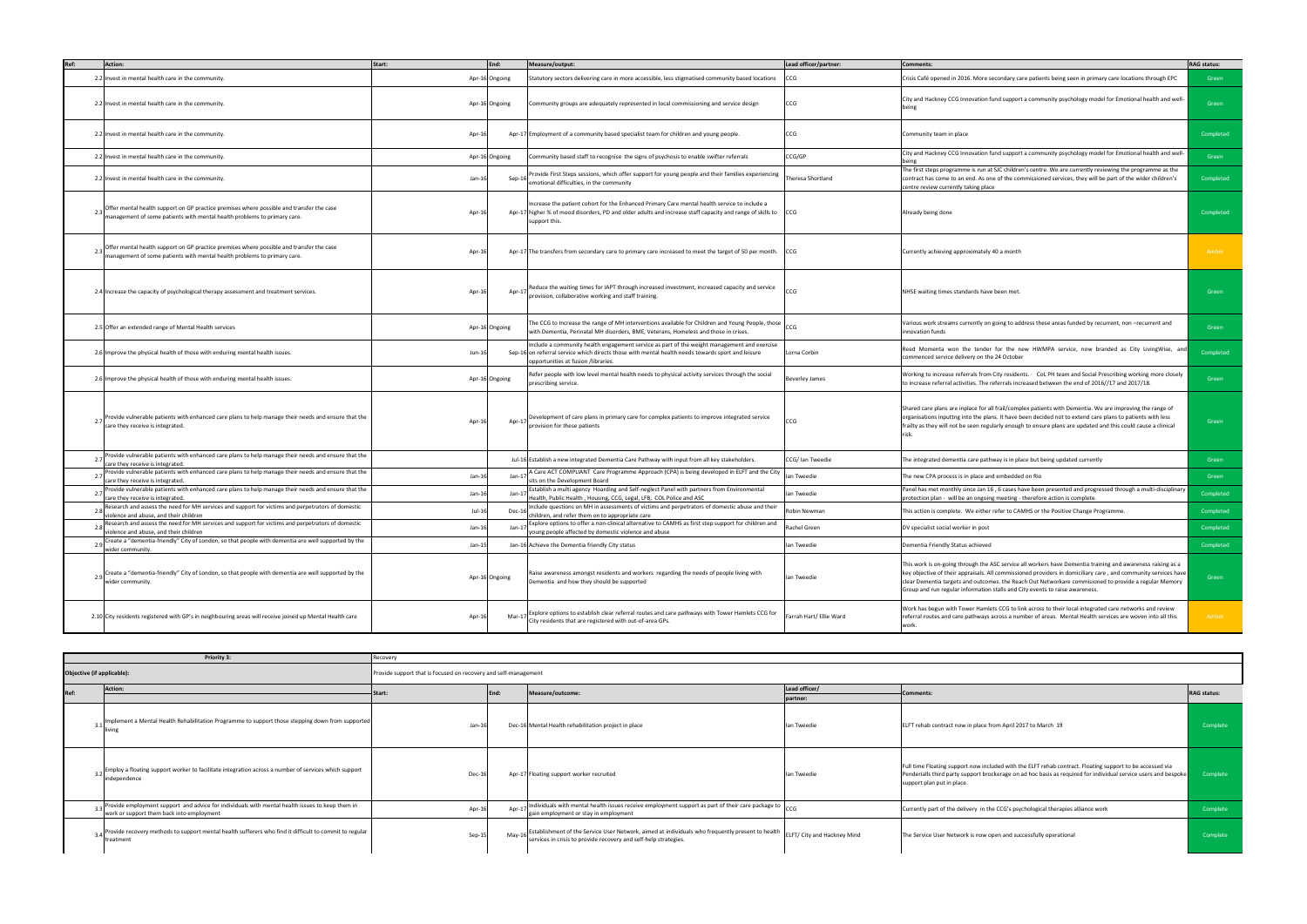| Ref: | Action:                                               | End:<br>Start: | Measure/output:                        | Lead officer/partner: | <b>Comments:</b>                                                                                                                                                                                                                                                                                                                              | <b>RAG status:</b> |
|------|-------------------------------------------------------|----------------|----------------------------------------|-----------------------|-----------------------------------------------------------------------------------------------------------------------------------------------------------------------------------------------------------------------------------------------------------------------------------------------------------------------------------------------|--------------------|
|      | 3.5 Increase IAPT recovery rate (50% national target) | Apr-1          | Apr-17 IAPT recovery rate above target |                       | The recovery rate improvement programme is being implemented. The clinical dashboard is being used to<br>monitor recovery rate, focus is on recovery, reducing waiting times and better application of the Stepped<br>Care Model. The recovery rate has been above target for the last 3 months and is projected to stay that way in<br>tutur | Green              |

| Priority 4:<br>Objective (if applicable) |                                                                                                                                                                                       | Delivery<br>Commit to delivering effective Mental Health services and respond effectively to people in crisis |         |                                                                                                                                                                                                                                         |                             |                                                                                                                                                                                                                                                                                                                                                                                                                                                                                                                                                                                                              |                    |
|------------------------------------------|---------------------------------------------------------------------------------------------------------------------------------------------------------------------------------------|---------------------------------------------------------------------------------------------------------------|---------|-----------------------------------------------------------------------------------------------------------------------------------------------------------------------------------------------------------------------------------------|-----------------------------|--------------------------------------------------------------------------------------------------------------------------------------------------------------------------------------------------------------------------------------------------------------------------------------------------------------------------------------------------------------------------------------------------------------------------------------------------------------------------------------------------------------------------------------------------------------------------------------------------------------|--------------------|
|                                          | <b>Action:</b>                                                                                                                                                                        |                                                                                                               |         |                                                                                                                                                                                                                                         | Lead officer/               |                                                                                                                                                                                                                                                                                                                                                                                                                                                                                                                                                                                                              |                    |
| ef:                                      |                                                                                                                                                                                       | start:                                                                                                        | End:    | Measure/outcome:                                                                                                                                                                                                                        | partner:                    | Comments:                                                                                                                                                                                                                                                                                                                                                                                                                                                                                                                                                                                                    | <b>RAG status:</b> |
|                                          | Minimise the number of suicides in the City by co-ordinating a multi-agency approach to prevention<br>through the development and delivering of a Suicide Prevention Action Plan.     | Jan-16 Ongoing                                                                                                |         | Suicide Action Plan developed and Implemented                                                                                                                                                                                           | <b>Tizzy Keller</b>         | The Suicide Action Plan was renewed in June 2017 and is now a joint document with the City of London Police.<br>The actions are being implemented and the HWBB will be updated in June 2018                                                                                                                                                                                                                                                                                                                                                                                                                  | Green              |
|                                          | Minimise the number of suicides in the City by co-ordinating a multi-agency approach to prevention<br>through the development and delivering of a Suicide Prevention Action Plan.     | Apr-16                                                                                                        | Mar-1   | The implementation of the Bridge Pilot to reduce the number of people committing suicide from<br>City Bridges.                                                                                                                          | <b>Tizzy Keller</b>         | The bridge pilot ran from April 2016-April 2017 and a formal evaluation of the pilot is currently underway.<br>Since the pilot, suicide prevention work focused on the bridges has continued: Samaritans signs up are up on 4<br>City bridges, numerous training sessions run, 10,000 leaflets given out on City bridges                                                                                                                                                                                                                                                                                     | Green              |
|                                          | Minimise the number of suicides in the City by co-ordinating a multi-agency approach to prevention<br>through the development and delivering of a Suicide Prevention Action Plan.     | Apr-16 Ongoing                                                                                                |         | Number of front line staff and general public trained in suicide prevention                                                                                                                                                             | <b>Tizzy Keller</b>         | The public health team have now established a sustainable method of delivering their suicide prevention<br>awareness training with the Samaritans. Business healthy and the Samaritans will deliver 4 paid for sessions<br>annually aimed at City workers (profits split between Samaritans and city businesses). Business health<br>promotes the Samritan's training to businesses that want to offer suicide prevention trianing more widely<br>withing thier organisation.<br>Frontline staff that have been trained include Tower Bridge staff, St Mungo's outreach team, CoL police. We                 | Green              |
|                                          |                                                                                                                                                                                       |                                                                                                               |         |                                                                                                                                                                                                                                         |                             | are in the process of organising it for street pastors in the City.                                                                                                                                                                                                                                                                                                                                                                                                                                                                                                                                          |                    |
|                                          | Provide an out-of-hours "safety net" for those with recurring mental health problems or those who<br>reach crisis point at a time when traditional routes into services are not open. | Sep-15                                                                                                        | May-16  | Set up a crisis network which includes a 24 hours helpline and an open door, drop in service for<br>vulnerable individuals in times of crisis when regular services are not open.                                                       | ELFT/ City and Hackney Mind | Both the Service User Network and Crisis Café are both now open and successfully operational. Both have<br>been agreed for extended funding.                                                                                                                                                                                                                                                                                                                                                                                                                                                                 | Completed          |
|                                          | 4.3 Provide a robust pathway for young people transitioning from CAMHS to Adult Mental Health services                                                                                | Jan-16                                                                                                        | $Jan-1$ | Continue to discuss cases transitioning to adult services through the Transitions Forum to ensure<br>that there is a smooth transition and no gap in service provision                                                                  | Rachel Green/ Jo Hendersen  | The young carers strategy will be reveiwed in 2018/19.                                                                                                                                                                                                                                                                                                                                                                                                                                                                                                                                                       | Green              |
|                                          | 4.4 Work to create parity of esteem between mental health and physical health services.                                                                                               | Jun-16                                                                                                        |         | Include a community health engagement service as part of the weight management and exercise<br>Sep-16 on referral service which directs those with mental health needs towards mental health services/<br>leisure at fusion /libraries. | Lorna Corbin                | Reed Momenta won the tender for the new HWMPA service, now branded as City LivingWise, and<br>commenced service delivery on the 24 October                                                                                                                                                                                                                                                                                                                                                                                                                                                                   | Completed          |
|                                          | Work to create parity of esteem between mental health and physical health services and reduce<br>mortality gap for MH patients                                                        | May-16 Ongoing                                                                                                |         | Ensure physical health-checks for those on Severe Mental Illness register.                                                                                                                                                              | CCG                         | The CCG has recently committed to increase mental health investment by £2.2m from 2017-18 onwards to<br>achieve the PoE target. We are increasing the number of physical health checks conducted by GPs in primary<br>care for people with severe mental health problems (see SMI section below). We are monitoring the number<br>of checks and the results in terms of referrals to lifestyle interventions and physical health improvement in our<br>primary care mental health dashboard.                                                                                                                 | Green              |
|                                          | 4.4 Work to create parity of esteem between mental health and physical health services.                                                                                               | May-1                                                                                                         | $May-1$ | Development of a shared-care protocol to improve the physical healthcare of patients prescribed<br>psychotropic medication.                                                                                                             |                             | Protocol developed and now needs to be agreed by providers (GP Confed and ELFT)                                                                                                                                                                                                                                                                                                                                                                                                                                                                                                                              | Green              |
|                                          | 4.4 Work to create parity of esteem between mental health and physical health services.                                                                                               | May-16 Ongoing                                                                                                |         | Improved identification and referral to MH treatment for people with long-term conditions and<br>medically unexplained symptoms.                                                                                                        | CCG                         | Working on ways to monitor and support frequent attenders, and providing MUS training for GPs - There is a<br>frequent attenders review in the GP contract and we delivered 2 hours mandatory training 16/17 for GPs on<br>medically unexplained symptoms                                                                                                                                                                                                                                                                                                                                                    | Green              |
|                                          | Develop a robust pathway together with substance misuse services to ensure that those with a dual                                                                                     | Apr-16                                                                                                        |         | Apr-17 WDP and Adult Social Care have redeveloped the pathway for those with dual diagnoses.                                                                                                                                            | lan Tweedie                 | The revised ASC/WDPpathway document has now been signed off and shared with WDP.                                                                                                                                                                                                                                                                                                                                                                                                                                                                                                                             | Completed          |
|                                          | diagnosis receive better care.                                                                                                                                                        |                                                                                                               |         |                                                                                                                                                                                                                                         |                             |                                                                                                                                                                                                                                                                                                                                                                                                                                                                                                                                                                                                              |                    |
|                                          | 4.6 Increase ease of accessing treatment for City residents                                                                                                                           | Apr-16 Ongoing                                                                                                |         | There is provision and access to mental health services for hard to reach community groups                                                                                                                                              | CCG                         | Self-referral and referral by schools                                                                                                                                                                                                                                                                                                                                                                                                                                                                                                                                                                        | Green              |
|                                          | 4.7 Reduce suicide rates by 10%                                                                                                                                                       | Apr-1                                                                                                         |         | Apr-17 Reduction in suicides in City & Hackney by 10%                                                                                                                                                                                   | CCG/CoL                     | We have a joint multi-agency plan to reduce suicide rates by 10%. We have recently created a 24/7 crisis line<br>supported by a crisis café and crisis therapy project. This increases the support available to people, who feel<br>suicidal. We plan to improve links between the crisis line, the police and ambulance services. The street triage<br>in the City has reduced s136s and a similar service iwll be piloted in Hackney. We will monitor and increase<br>the use of crisis plans for service users. This will help service users manage suicidal ideation. Progress with<br>work is on target | Green              |
|                                          | 4.8 FYFV: Increase access to IAPT to 15.8%                                                                                                                                            | Apr-16 Ongoing                                                                                                |         | An increase in access rates for IAPT, an increase in BME recovery rates for IAPT and an increase in<br>the number of older people accessing IAPT services                                                                               |                             | As part of our Five Year Forward View, in 2017-18 we are investing an additional £300,000 recurrently to<br>increase IAPT access rates. We are expanding the IAPT provision to include 3 VSOs with reach into BME<br>communities. Collectively these will increase access rates by 2%. We are encouraging GPs to increase referrals<br>of older adults to IAPT services and we are monitoring the age distribution. Targets agreed and in place.                                                                                                                                                             | Green              |
|                                          | 4.9 Reduced waiting times for IAPT services                                                                                                                                           | Apr-16                                                                                                        |         | Apr-17 75% of people to have been seen by IAPT within 6 weeks, 95% within 18 weeks                                                                                                                                                      | CCG                         | These targets are being consistently achieved                                                                                                                                                                                                                                                                                                                                                                                                                                                                                                                                                                | Completed          |
|                                          | 4.10 Ensure children with diagnosable MH condition have access to evidence based treatment                                                                                            | Apr-16 Ongoing                                                                                                |         | 28% of children with diagnosable MH condition have access to evidence based treatment                                                                                                                                                   | CCG                         | As part of the CAMHS Transformation Programme, the CAMHS Alliance will manage this work. The increase<br>trajectories and investment has been agreed by the CCG FPC. On target to deliver these trajectories                                                                                                                                                                                                                                                                                                                                                                                                 | Completed          |
|                                          | 4.11 24/7 community-based mental health crisis response for CYP                                                                                                                       | Apr-16                                                                                                        |         | Apr-18 A 24/7 community based mental health crisis response for CYP is available                                                                                                                                                        | CCG                         | In 2018-19 the CYP response in A&E will be expanded through investmet in CYP Psychiatric Liaison. A CYP<br>Crisis café will also be piloted.                                                                                                                                                                                                                                                                                                                                                                                                                                                                 | Amber              |